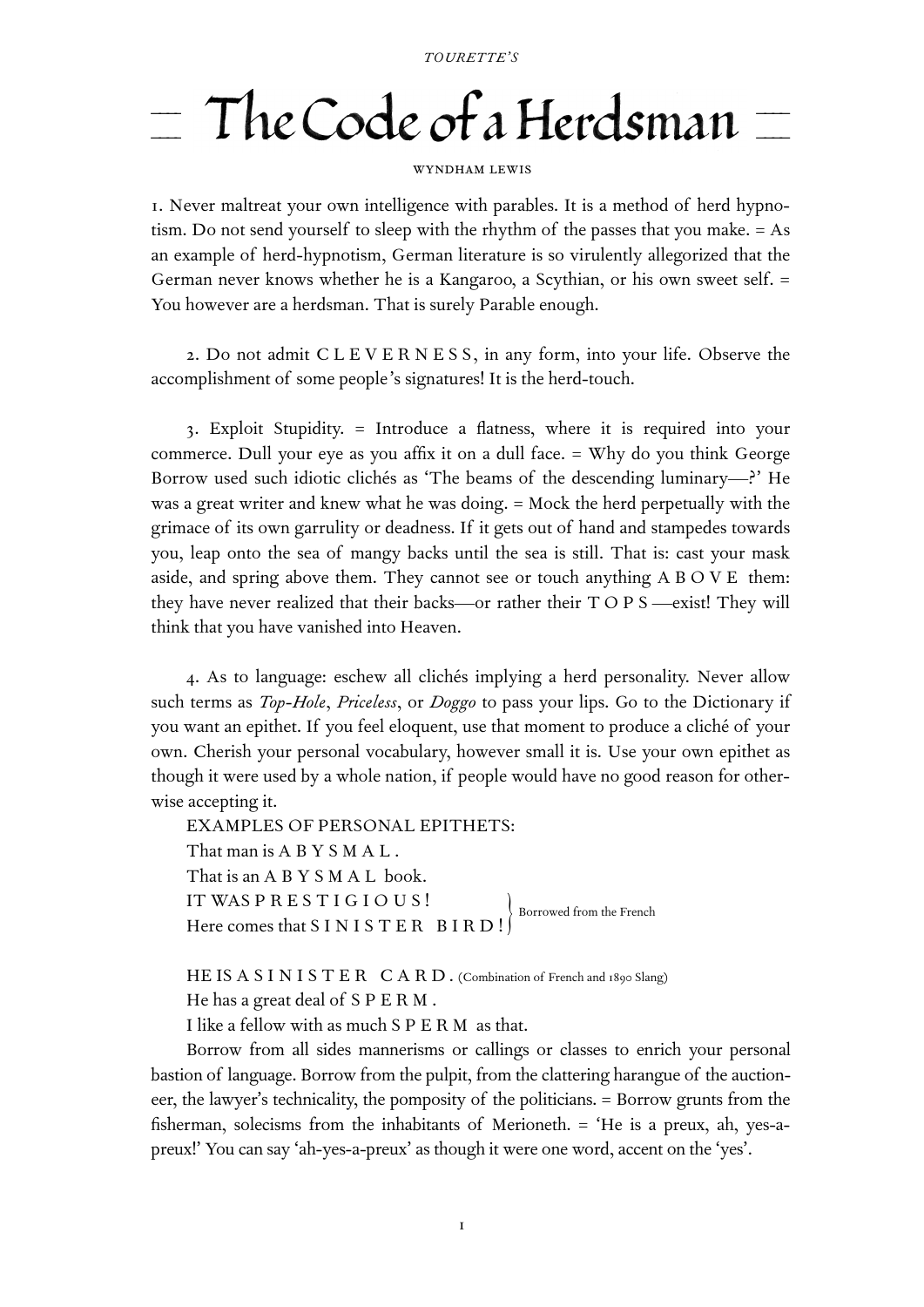. In accusing yourself, stick to the Code of the Mountain. But crime is alien to a Herdsman's nature.

. Yourself must be your Caste.

. Cherish and develop, side by side, your six most constant indications of different personalities. You will then acquire the potentiality of six men. Leave your front door one day as B; the next march down the street as E. A variety of clothes, hats especially, are of help in this wider dramatization of yourself. N E V E R fall into the vulgarity of being or assuming yourself to be one ego. Each trench must have another one behind it. Each single self—that you manage to be at any given time — must have five at least indifferent to it. You must have a power of indifference of F I V E to O N E . All the greatest actions in the world have been five parts out of six impersonal in the impulse of their origin. To follow this principle you need only cultivate your memory. You will avoid being the blind man of ANY moment. B will see what is hidden to D. = (Who were Turgenev's 'Six Unknown'? H I M S E L F.)

. Never lie. You cannot be too fastidious about the truth. If you must lie, at least see that you lie so badly that it would not deceive a pea hen.—The world is, however, full of pea hens.

. Spend some of your spare time every day in hunting your weaknesses, caught from commerce with the herd, as methodically, solemnly and vindictively as a monkey his fleas. You will find yourself swarming with them while you are surrounded by humanity. But you must not bring them up on the mountain. = If you can get another man to assist you—one, that is, honest enough not to pass his own on to you—that is a good arrangement.

. Do not play with political notions, aristocratisms or the reverse, for that is a compromise with the herd. Do not allow yourself to imagine 'a fine herd though still a herd.' There is no F I N E H E R D . The cattle that call themselves 'gentlemen' you will observe to be a little cleaner. It is merely cunning and produced with a product called SOAP. But you will find no serious difference between them and those vast dismal herds they avoid. Some of them are very dangerous and treacherous. = Be on your guard with the small herd of gentlemen!

. You will meet with this pitfall: at moments, surrounded by the multitude of unsatisfactory replicas, you will grow confused by a similarity bringing them so near to us. = You will reason, where, from some point of view, the difference is so slight, whether that delicate margin is of the immense importance that we hold it to be: T H E O N LY THING OF IMPORTANCE in fact. = That group of men talking by the fire in your club (you will still remain a member of your club), that party at the theatre, look good enough, you will say. Their skins are fresh, they are well-made, their manners are good. You must then consider what they really are. On closer inspection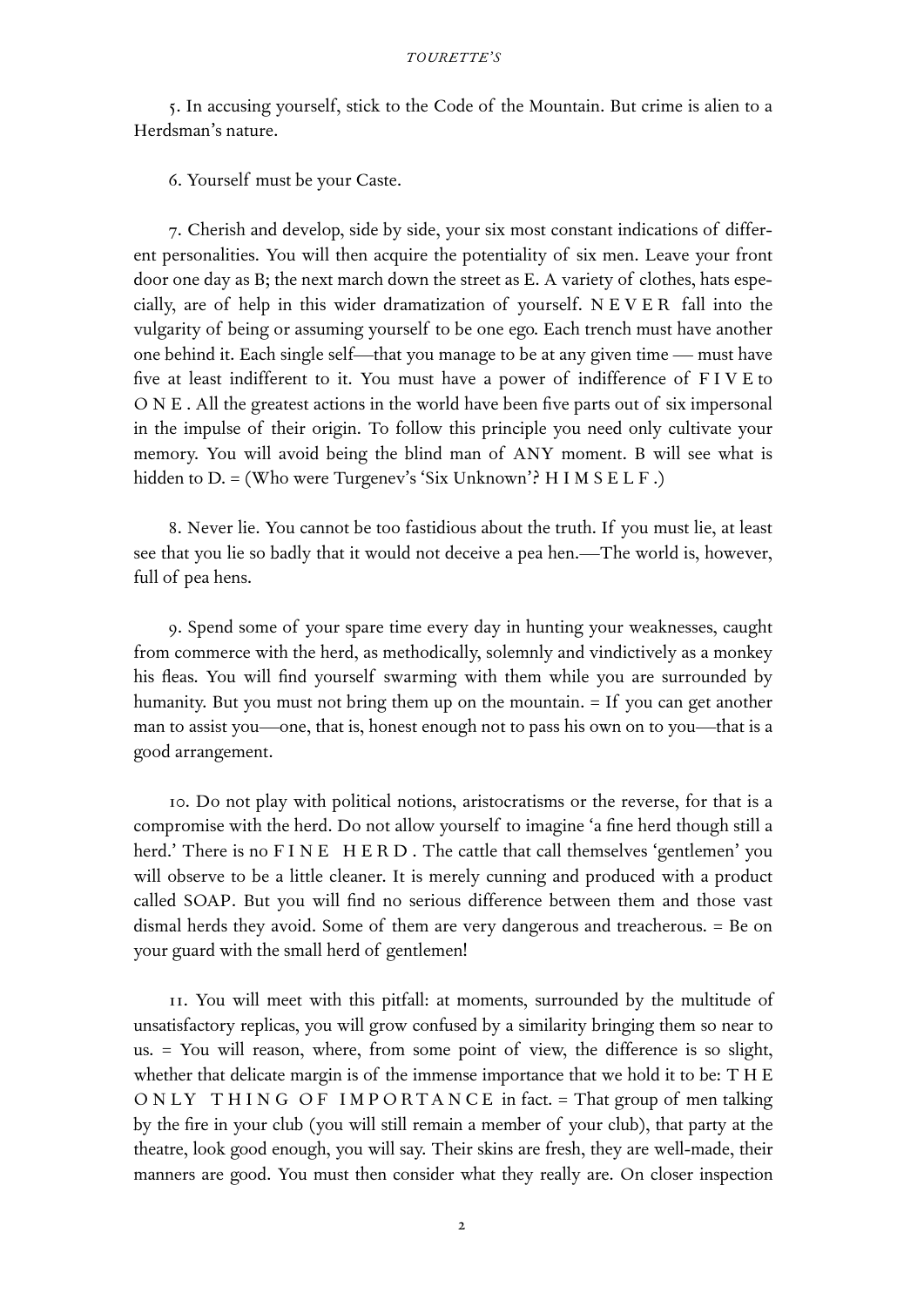## *TOURETTE'S*

you K N O W, from unpleasant experience, that they are N O T H I N G but limitations and vulgarities of the most irritating description. The devil Nature has painted these sepulchres pink, and covered them with a blasphemous Bond Street distinction. Matter that has not sufficient mind to permeate it grows, as you know, gangrenous and rotten. Animal high spirits, a little but easily exhausted, goodness, is all that they can claim.

What seduced you from your severity for a moment was the same thing as a dull woman's good-looks.  $=$  This is P R O B A B L Y what you will have in front of you.  $=$ On the other hand, everywhere you will find a few people, who, although not a mountain people are not herd. = They may be herdsmen gone mad through contact with the herd, and strayed: or through inadequate energy for our task they may be found there: or they may be a hybrid, or they may even be herdsmen temporarily bored with the mountain. (I have a pipe below myself sometimes.)

There are numerous 'other denominations'. Treat them as brothers. Employ them, as opportunity offers, as auxiliaries in your duties. Their society and help will render your task less arduous.

. As to women: wherever you can, substitute the society of men. = Treat them kindly, for they suffer from the herd, although of it, and have many of the same contempts as yourself. They are a sort of bastard mountain people. = There must be somewhere a female mountain, a sort of mirage-mountain. I should like to visit it. = But women, and the processes for which they exist, are the arch conjuring trick: and they have the cheap mystery and a good deal of the slipperiness, of the conjuror. = Sodomy should be avoided, as far as possible. It tends to add to the abominable confusion already existing.

. Wherever you meet a shyness that comes out of solitude (although ALL solitude is not A N T I -herd), naiveness, and a patent absence of contamination, the sweetness of mountain water, any of the signs of goodness, you must treat that as sacred, as portions of the mountain.

However much you suffer for it, you must defend and exalt it. On the other hand, E V E R Y child is not simple, and E V E R Y woman is not weak.  $=$  In many cases to champion a female would be like springing to the rescue of a rhinoceros when you notice that it had been attacked by a flea. Chivalrous manners, again, with many women are like tiptoeing into a shed where an ox is sleeping. = Some children, too, rival in nastiness their parents. But you have your orders in this matter. Indifference where there should be nothing but the 'whole' eagerness or compunction of your being, is the worst crime in the mountain's eyes.

. Conquests have usually been divided from their antitheses, and defeats from conquests, by some casual event. Had Moscow not possessed a governor ready to burn the Kremlin and the hundreds of palaces accumulated there, peace would have been signed by the Czar at Bonaparte's entrance. = Had the Llascans persevered for ten days against Cortés, the Aztecs would never have been troubled. Yet Montezuma was right to remain inactive, paralyzed by prophecy. Napoleon was right when he felt that